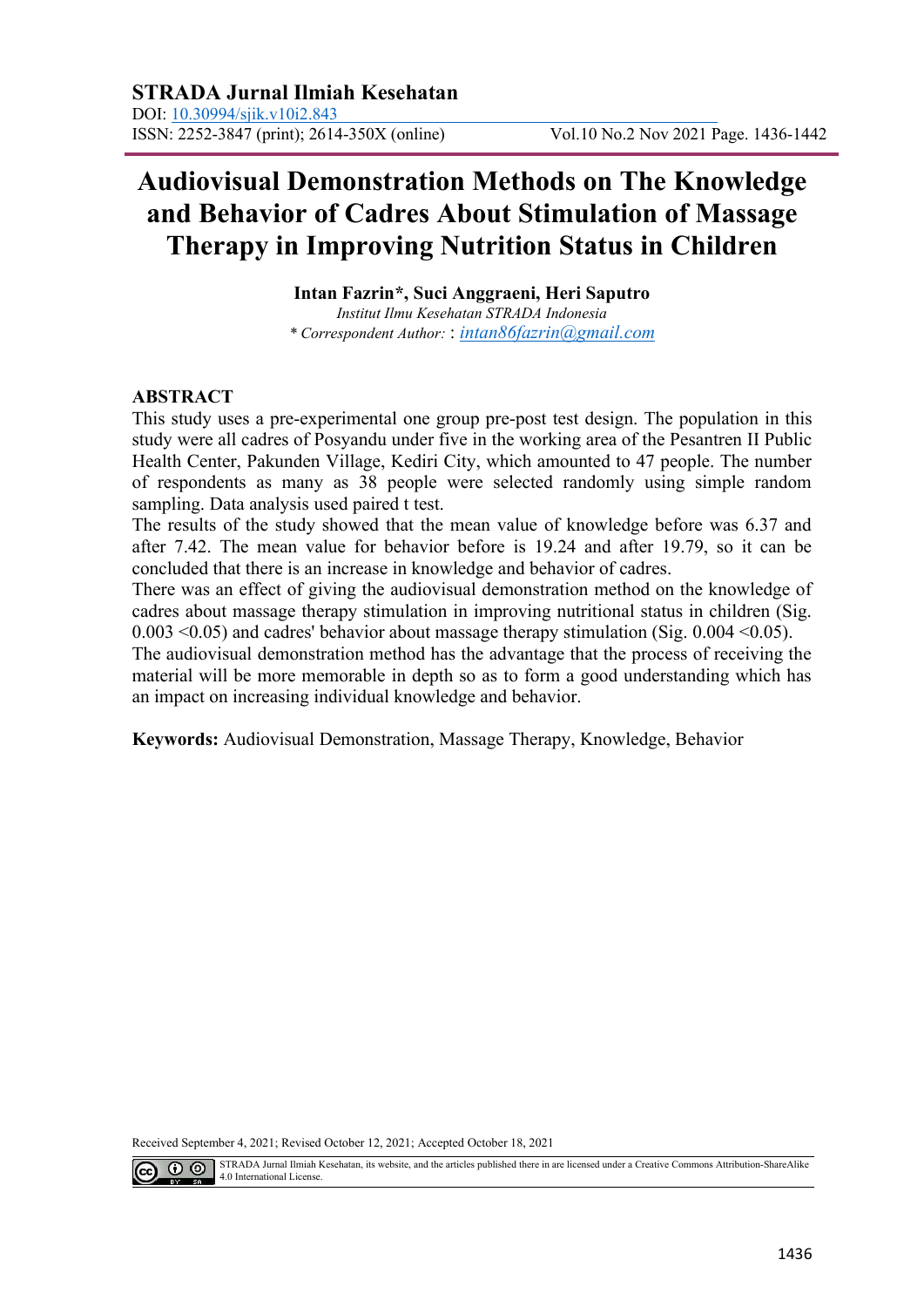DOI: [10.30994/sjik.v10i2.843](https://doi.org/10.30994/sjik.v10i2.843)

### **BACKGROUND**

Indonesia is experiencing malnutrition problems such as stunting, low body weight, and very thin children (wasting) which continue to affect children under five. Stunting reflects chronic malnutrition and can have long-term effects, resulting in stunted growth, decreased cognitive and mental abilities, susceptibility to disease, low economic productivity, and low quality of reproductive output. Wasting is the result of acute malnutrition and high frequency of illness in children; these conditions increase the risk of child mortality (1). Child stunting is the most common form of malnutrition in Indonesia and remains a major challenge.

Riskesdas data in 2018 showed the prevalence of stunting in children under two years of age was 29.9%. This figure shows a decline in recent years and the stunting reduction target for children under two years of age in 2019 has been met where this figure is close to the target in the RPJMN of 28% in 2019 (2). Indonesia faces complex challenges due to the three burdens that are likely to worsen due to the COVID-19 pandemic. Children can be malnourished for a variety of reasons (direct, pre-existing and underlying causes. The three most common direct causes of malnutrition are: inadequate breastfeeding practices and poor diet, plus suboptimal parenting practices; nutrition and care inadequate for pregnant women and mothers, and high rates of infectious diseases mainly due to an unsanitary living environment and inadequate health services.

These factors are exacerbated by widespread poverty, unemployment, and low levels of education (3). Nutrition education interventions are able to improve the desired behavior change (4) . Health efforts at the Integrated Service Post (Posyandu) in adapting new habits are still carried out as an effort to accelerate stunting prevention, improve maternal and child health, and provide counseling. The Posyandu program is carried out in each village by cadres who have been given knowledge and training by health workers. The purpose of using cadres as Posyandu implementers is to promote knowledge about health, especially children's growth and development and provide stimulation. The cadres of the Pakunden area of the Pesantren 2 Puskesmas have never received education through audiovisual demonstrations, so far only representatives have attended cadre training before the COVID-19 pandemic. Along with the ongoing epidemic that hit all countries in the world, every country inevitably implements adaptations of new habits in daily life. Likewise, in Indonesia, people must be able to carry out daily activities by adapting to be able to coexist with Coronavirus Disease 2019 (Covid-19), because people need to be active to meet their needs with new regulations, lifestyles and habits by utilizing technological adaptations. .

Massage therapy is one of the stimuli used to improve the nutritional status of children. Stimulation of massage therapy which is carried out regularly on toddlers using massage on the legs, abdomen, chest, hands, back, and stretching movements can increase body weight. Babies who are given massage will increase the activity of the neurotransmitter serotonin, which increases the capacity of receptor cells that function to bind to glucocorticoids, resulting in a decrease in adrenal hormones. In addition, massage can stimulate the vagus nerve which will increase enzyme levels so that gastrin and insulin absorption can be carried out better and increase the peristaltic movement of the baby's intestines to become hungry faster (5).

Nutritional status that affects children's optimal growth and development, effectiveness of baby massage and spa to gain weight in malnutrition. The intervention was carried out for 5 days in 1 week with a time of 30 minutes (6). Massage in the abdominal area can stimulate cell metabolism and increase the distribution of nutrients to cells and tissues.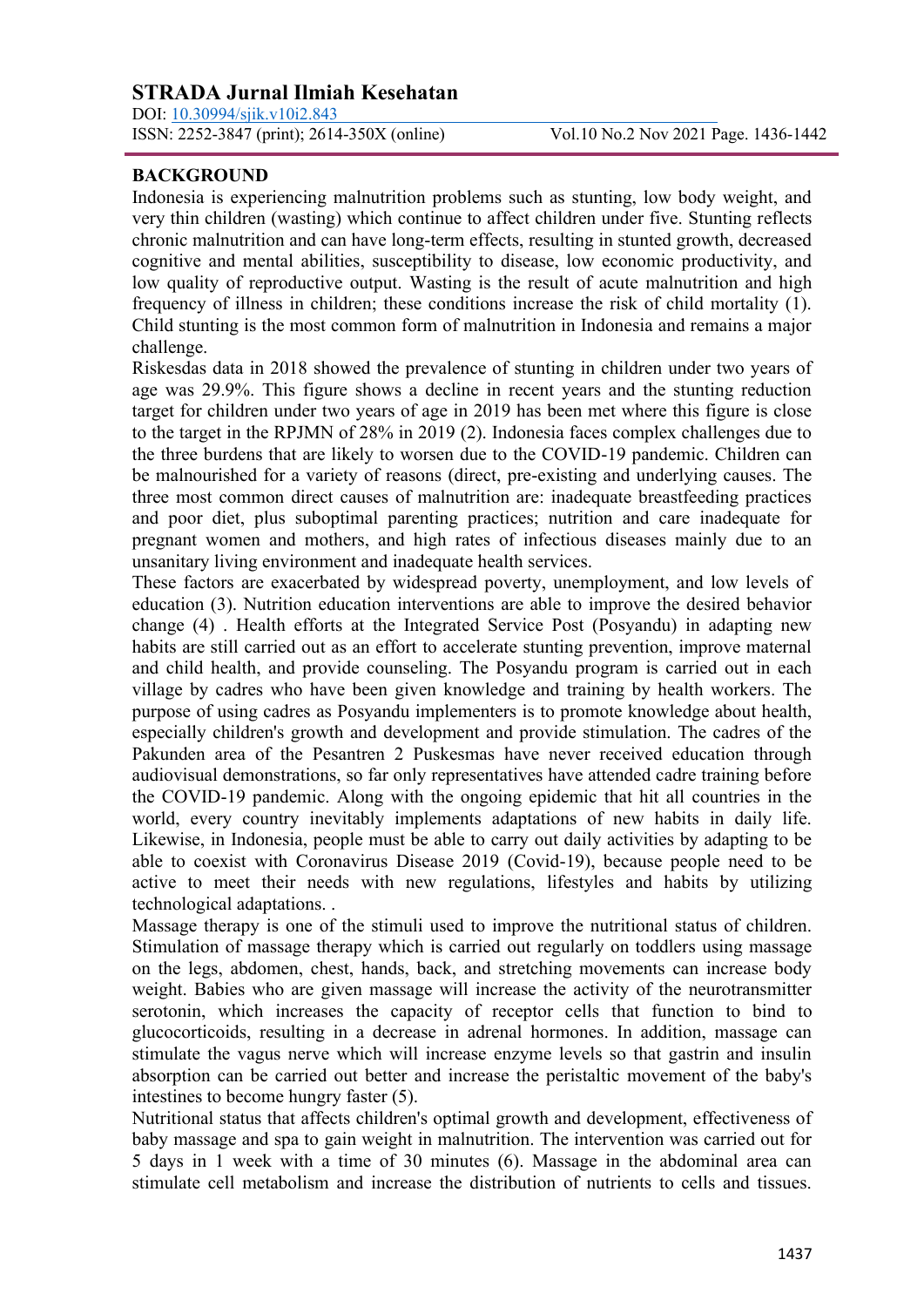DOI: [10.30994/sjik.v10i2.843](https://doi.org/10.30994/sjik.v10i2.843)

ISSN: 2252-3847 (print); 2614-350X (online) Vol.10 No.2 Nov 2021 Page. 1436-1442

Massage can trigger parasympathetic nervous responses so that increasing the digestive activity of hunger can be the effect of massage (7). Abdominal massage can promote the occurrence of feces by increasing intra-abdominal pressure, increasing intestinal peristalsis and reducing colonic transit time so that it can increase the frequency of bowel movements (8). Stimulation of infant massage increases body weight, insulin-like growth factor 1 (IGF-1) levels, and reduces cortisol in malnourished infants aged 6-24 months. It is recommended for every mother to apply massage stimulation to her baby for alternative treatments to improve the nutritional status of malnourished babies (9). Insulin-like growth factor (IGF-1) plays an important role in growth and development, as well as regulation and overall cellular metabolism in the human body. IGF-1 is mainly produced by the liver under growth hormone stimulation and has a systemic growth effect (10) (11). Increased circulation IGF-1 concentration and weight gain can be affected by energy and protein intake (12). The purpose of this study was to determine the effect of the audiovisual demonstration method on the knowledge and behavior of cadres about massage therapy stimulation in improving nutritional status in children.

### **METHODS**

This study uses a pre-experimental one group pre-post test design. The population in this study was all cadres of Posyandu under five in the working area of the Pesantren II Public Health Center, Pakunden Village, Kediri City, which amounted to 47 people. The number of respondents as many as 38 people were selected randomly using simple random sampling. Data analysis using paired t test.

| <b>Characteristics of Respondents</b> | Frequency      | Percentage (%) |  |  |
|---------------------------------------|----------------|----------------|--|--|
| Age                                   | 38             | <b>100</b>     |  |  |
| $25 - 34$                             | 2              | 5              |  |  |
| 35-44                                 | 19             | 50             |  |  |
| 45-54                                 | 15             | 40             |  |  |
| 55-64                                 | $\overline{2}$ | 5              |  |  |
| Gender                                | 38             | 100            |  |  |
| Female                                | 38             | 100            |  |  |
| <b>Education</b>                      | 38             | 100            |  |  |
| Primary school                        | 3              | 8              |  |  |
| Junior high school                    | $\sqrt{ }$     | 19             |  |  |
| Senior high school                    | 21             | 55             |  |  |
| Diploma                               | $\overline{c}$ | 5              |  |  |
| Bachelor                              | 5              | 13             |  |  |
| Pekerjaan                             | 38             | 100            |  |  |
| IRT (housewife)                       | 25             | 66             |  |  |
| Tailor                                | 3              | 7              |  |  |
| Laundry                               | $\,1$          | 3              |  |  |
| Merchant                              | 7              | 18             |  |  |
| Entrepreneur                          | $\mathbf{1}$   | 3              |  |  |
| Teacher                               | $\mathbf{1}$   | 3              |  |  |
| Long been a cadre                     | 38             | 100            |  |  |
| $<$ 1 year                            | 4              | 11             |  |  |
| $1 - 4$ years                         | 16             | 42             |  |  |
| $5 - 10$ years                        | 14             | 36             |  |  |
| $>10$ years                           | $\overline{4}$ | 11             |  |  |

#### **RESULTS**

# **Frequency Distribution of Respondents**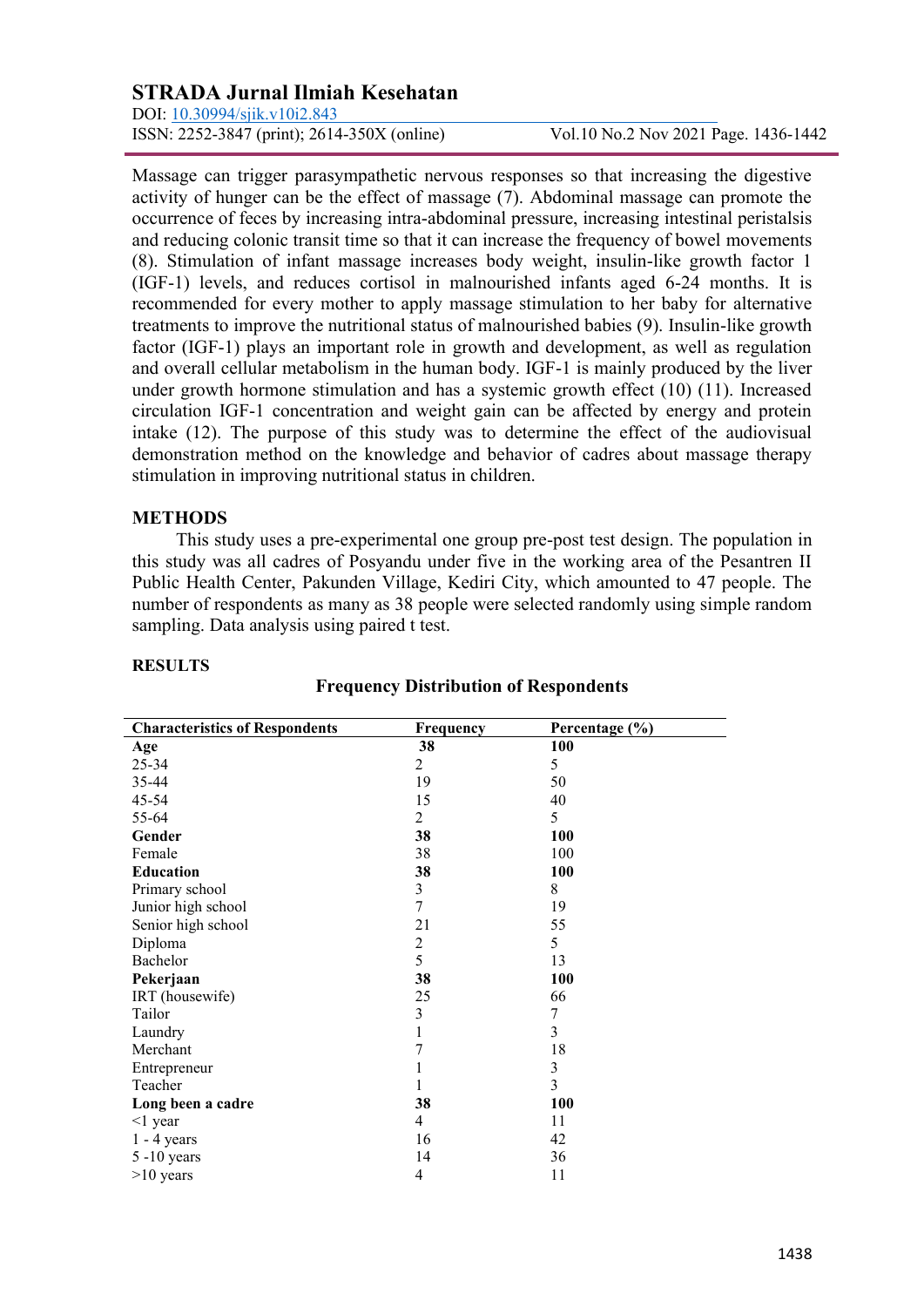DOI: [10.30994/sjik.v10i2.843](https://doi.org/10.30994/sjik.v10i2.843)

ISSN: 2252-3847 (print); 2614-350X (online) Vol.10 No.2 Nov 2021 Page. 1436-1442

| <b>Nutrition training experience</b>           | 38 | 100        |
|------------------------------------------------|----|------------|
| Ever                                           | 14 | 37         |
| Never                                          | 24 | 63         |
| Massage therapy training experience            | 38 | 100        |
| Ever                                           | 1  | 3          |
| Never                                          | 37 | 97         |
| <b>Experience Training for early detection</b> | 38 | <b>100</b> |
| of growth and development                      |    |            |
| Ever                                           | 10 | 26         |
| Never                                          | 28 | 74         |
| Source of information about nutrition          | 38 | <b>100</b> |
| Social media                                   | 1  | 3          |
| Health workers                                 | 32 | 84         |
| Other                                          | 5. | 13         |
| Source of information about massage            | 38 | <b>100</b> |
| therapy                                        |    |            |
| Social media                                   | 15 | 39         |
| Health workers                                 | 11 | 29         |
| Other                                          | 12 | 32         |
| Source of information about early              | 38 | 100        |
| detection of growth and development            |    |            |
| Social media                                   | 30 | 79         |
| Health workers                                 | 5  | 13         |
| Other                                          | 3  | 8          |

This study took data from 38 respondents, all of whom were posyandu cadres in the work area of the pesantren II health center. The Islamic boarding school II has 8 posyandu namely Orchid I, Orchid II, Lotus I, Lotus II, Blue Gem, Cahaya Gem, Seruni and Dahlia. Characteristics of respondents in this study are as follows, half of the number of respondents aged 35 - 44 years as many as 19 people or 50%, all respondents are female, from the level of education more than half of the respondents are SMA/SLTA as many as 21 people or by 55% , the type of work is mostly IRT (housewife) as many as 25 people or 66%, and the length of time being a cadre is mostly in the range of 1-4 years as many as 16 people or 42%. Based on the experience of participating in training, most of the respondents have never attended nutrition training, namely 24 people or 63%, most have never attended massage therapy training as many as 37 people or 97%, and most have never attended training on early detection of growth and development. as many as 28 people or by 74%. Based on the source of information, most respondents received information about nutrition from health workers as many as 32 people or 84%, information about massage therapy was mostly obtained from social media as many as 15 people or 39%, and mostly for sources of information about early detection of growth and development. obtained from health workers as many as 30 people or 79%.

**The Effect Of The Audiovisual Demonstration Method On The Knowledge And Behavior Of Cadres About Massage Therapy Stimulation** 

| Denwiser of Caurel Hought Himpshire Thermo |                          |       |       |       |                |          |  |  |  |  |
|--------------------------------------------|--------------------------|-------|-------|-------|----------------|----------|--|--|--|--|
| No                                         | Research Variable        | Mean  | Mean  | Grand | $\mathrm{Sig}$ | T value  |  |  |  |  |
|                                            |                          | Pre   | Post  | Mean  |                |          |  |  |  |  |
|                                            | Knowledge of massage     | 6,37  | 7.42  | 1,053 | 0.003          | $-3,224$ |  |  |  |  |
|                                            | therapy                  |       |       |       |                |          |  |  |  |  |
|                                            | Massage therapy behavior | 19,24 | 19.79 | 0.553 | 0,000          | $-3.959$ |  |  |  |  |

The results of the study showed that the mean value of knowledge before was 6.37 and after 7.42. The mean value for behavior before is 19.24 and after 19.79, so it can be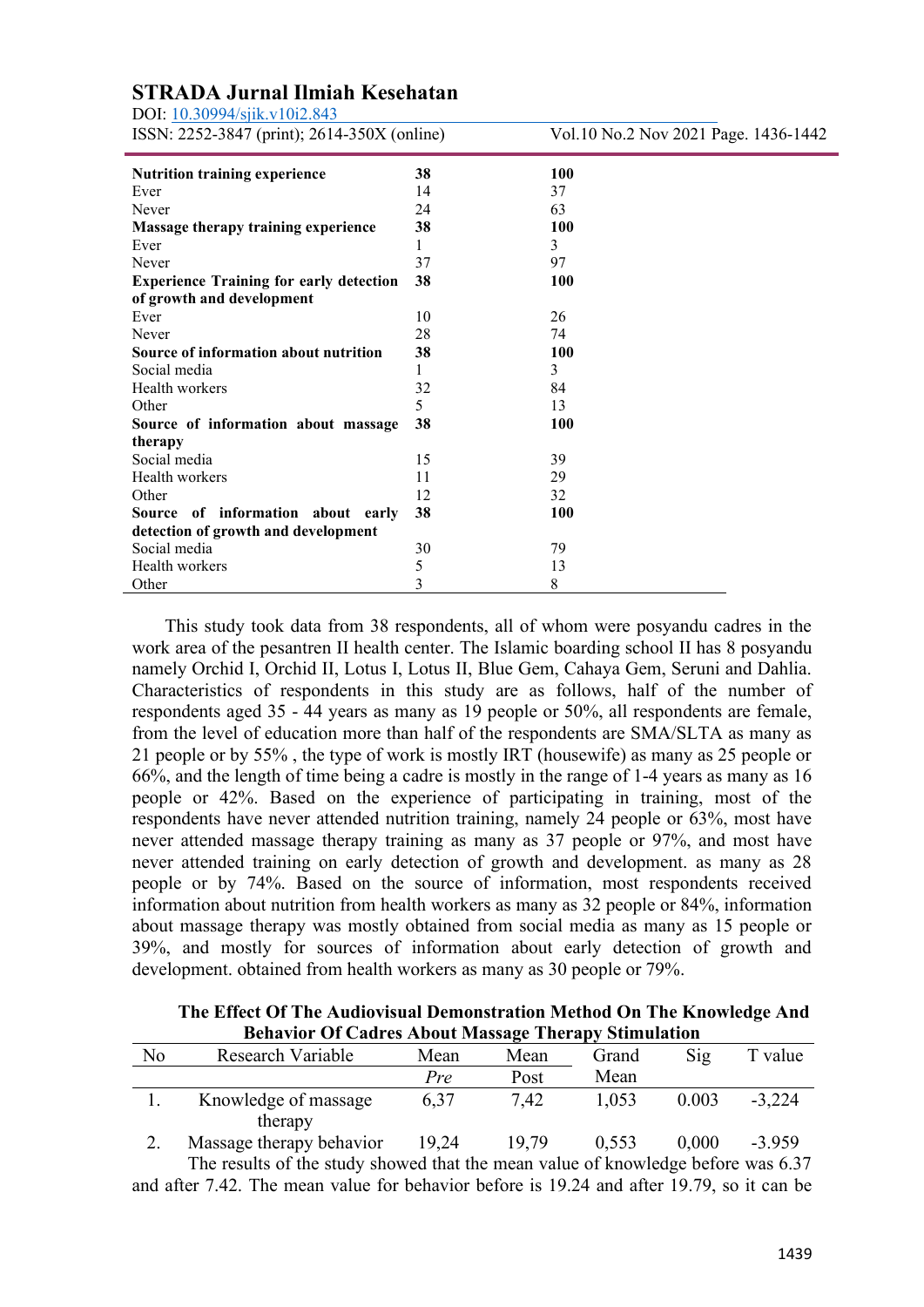DOI: [10.30994/sjik.v10i2.843](https://doi.org/10.30994/sjik.v10i2.843) ISSN: 2252-3847 (print); 2614-350X (online) Vol.10 No.2 Nov 2021 Page. 1436-1442

concluded that there is an increase in knowledge and behavior of cadres. This study used data analysis, namely paired t-test, the results showed that there was an effect of providing cadre knowledge about massage therapy stimulation in improving nutritional status in children (Sig.  $0.003 \le 0.05$ ) and cadre behavior about massage therapy stimulation (Sig.  $0.000 \le 0.05$ ).

#### **DISCUSSION**

Based on the results of the paired t-test statistical test, it was found that there was an effect of giving cadres knowledge about massage therapy stimulation in improving nutritional status in children (Sig.  $0.003 \le 0.05$ ) and cadre behavior about massage therapy stimulation (Sig.  $0.000 \le 0.05$ ). The result of the mean value of knowledge before is 6.37 and after 7.42. The mean value for behavior before is 19.24 and after 19.79, so it can be concluded that there is an increase in knowledge and behavior of cadres.

These results indicate that the provision of the audiovisual demonstration method is proven to be able to increase the knowledge and behavior of cadres in massaging babies independently, especially as a form of stimulus in improving nutritional status in children. This is in accordance with the theory which states that if a person is given health information, then an evaluation is held about what he already knows, then the next stage is expected to be able to repeat and practice what he already knows (13). Cadres can do baby massage properly and correctly if it is supported by the knowledge they have. Increased knowledge will raise awareness and cause behavior change, because behavior based on knowledge will be lasting (14).

The results of a similar study conducted by Pravella showed that there was an effect of giving demonstration methods, booklets, and videos on the behavior of mothers doing baby massage with a p-value of 0.000. The use of demonstrations, booklets, and videos in the implementation of health education involves many senses including visual, audio and audiovisual so that the process of receiving information and learning is easier to understand (15). Susi Purwanti's research (2016) also proves that there are differences in the effect of health education using video media and media modules on changes in knowledge and behavior about mindfulness practices in class XI high school students. The results obtained after providing health education using video media were an increase in knowledge of 80.8% and a change in behavior according to the guidelines of 76.9% in class XI high school students (16). Another study which states the effect of using the demonstration method is Astuti's (2016) study entitled the effect of health education on breastfeeding with the demonstration method on the ability of breastfeeding mothers in the maternity home in the Banjarsari Surakarta area with a p-value of 0.000 which means there is a significant increase between the mother's ability breastfeeding before and after counseling (17).

Based on this review, the researcher argues that the use of the audiovisual demonstration method as a medium for delivering information has the advantage that the process of receiving the material will be more memorable in depth so as to form a good understanding which has an impact on increasing individual knowledge and behavior. The easier the delivery of information received by the individual it will encourage increased knowledge and behavior change in the individual.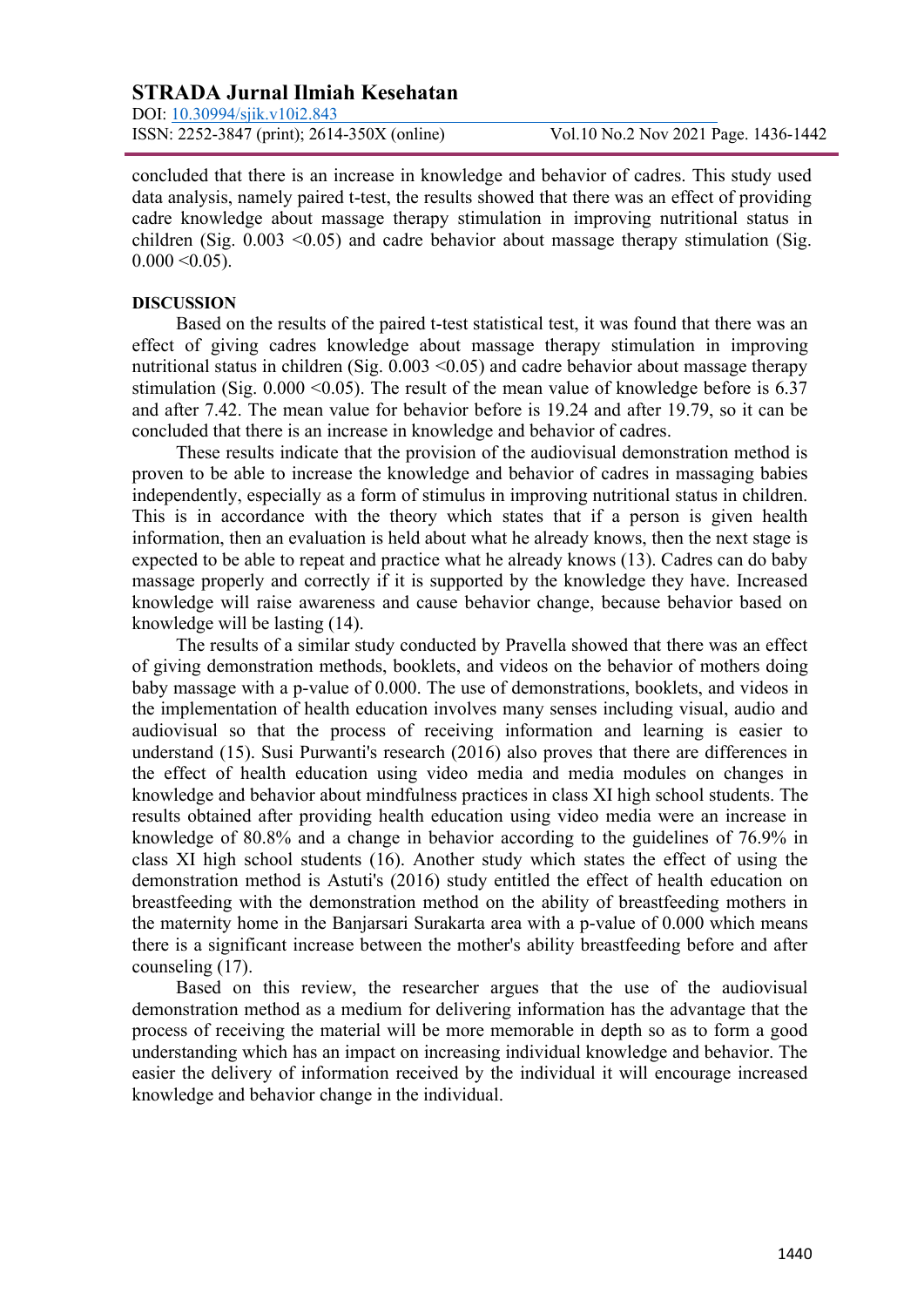DOI: [10.30994/sjik.v10i2.843](https://doi.org/10.30994/sjik.v10i2.843)

### **CONCLUSION**

The results of the study showed that the mean value of knowledge before was 6.37 and after 7.42. The mean value for behavior before is 19.24 and after 19.79, so it can be concluded that there is an increase in knowledge and behavior of cadres.

There is an effect of giving cadres knowledge about massage therapy stimulation in improving nutritional status in children.

#### **REFERENCES**

- UNICEF. 2020. *Situasi Anak di Indonesia – Tren, Peluang, dan Tantangan Dalam Memenuhi Hak-Hak Anak.* Jakarta.
- Direktorat Kesehatan dan Gizi masyarakat Kedeputian pembangunan manusia, masyarakat dan kebudakementerian perencanaan pembangunan nasional Badan perencanaan pembangunan nasional. 2019. *Pembangunan Gizi Di Indonesia*. Jakarta.
- UNICEF.2020. *COVID-19 dan Anak – anak di Indonesia*. United Nations Children's Fund. Jakarta.
- Contento IR.. *Nutrition Education*: Lingking Theory and practice. 2Ed. Canada;Jones and Bartlett Publisher;2011
- Sutarmi, Kusmini, Melyana.2016 *Love Massage Series: Baby massage dan Mom Massage*. Indonesian Holistic Care Assosiation.
- Suryaningsih, & Rodiyatun. (2019). Effectiveness of Baby Massage and Spa on Increasing Weight of Baby with Malnutrition. *Indian Journal of Forensic Medicine & Toxicology, 13*(4), 1709-1793. DOI Number: 10.5958/0973-9130.2019.00553.X
- Braun MB, Simonsin SJ. *Introduction to massage therapy*. Baltimore: Lippincott Williams and Wilkins; 2005.
- Suarsyaf HZ, Sumekar DW. The influence of massage on constipation. *Majority*. 2015;4(9):98102.
- Sudarmi, Sukrama, I. M., Sutirtayasa, I. P., Weta, I. W., & Irianto. (2020). Influence of baby massage stimulation on the mprovement of nutritional status, IGF-1, and. *Bali Medical Journal, 9*(1), 36-40.
- Bonefeld K, Moler S.2011 Insulin-Like Growth Factor-1 and The Liver. *Liver Int*. 31(7):911-919.
- Yang JY, Tseng JY, Chen CY, Yeh CC. 2013 Changes in maternal serum insulin-like growth factor-I during pregnancy and its relationship to maternal anthropometry*. J Chin Med Assoc.* 76(11):635-639.
- Smith JT. 2010Insulin-Like Growth Factor-I Regulation of Immune Function: A Potential Therapeutic Target in Autoimmune Diseases. *Pharmacological Reviews*. 62(2):199–236.
- Notoatmodjo, S. Promosi kesehatan dan ilmu perilaku. Jakarta: Rineka Cipta; 2007
- Mubarok, W.I,. Chayatin, N., Rozikin, K & Supradi. 2007. Promosi Kesehatan Sebuah Pengantar Proses Belajar Mengajar dalam Pendidikan. Yogyakarta: Graha Ilmu.
- Pravella Melinda, Eka Santi, Emmelia Astika Fitri D. Metode demonstrasi, booklet, dan video terhadap perilaku ibu melakukan pijat bayi. Nerspedia, April 2018; 1(1): 47- 52.
- Purwanti, S. Perbedaan pengaruh pendidikan kesehatan dengan menggunakan media video dan media modul terhadap perubahan pengetahuan dan perilaku tentang praktik